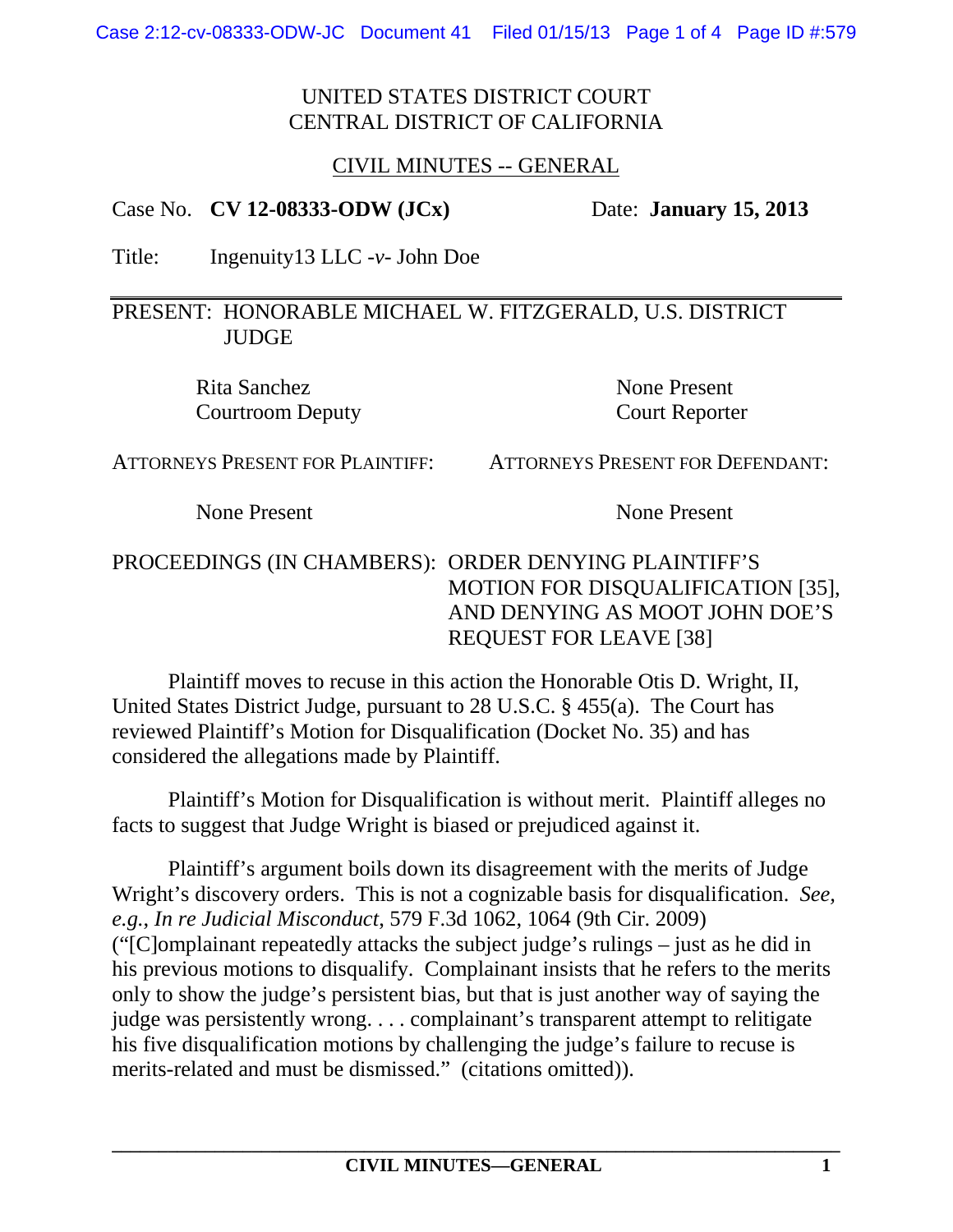### UNITED STATES DISTRICT COURT CENTRAL DISTRICT OF CALIFORNIA

# CIVIL MINUTES -- GENERAL

#### Case No. **CV 12-08333-ODW (JCx)** Date: **January 15, 2013**

Title: Ingenuity13 LLC -*v*- John Doe

Plaintiff acknowledges that, generally, judicial actions themselves are not an appropriate means of proving bias under Section 455(a). (Mot. at 8). Plaintiff argues, however, that Judge Wright's actions demonstrate "pervasive bias," an exception to the requirement of proving an extrajudicial source factor. (*Id.*) Plaintiff cites to *Liteky v. United States*, 510 U.S. 540, 547, 114 S. Ct. 1147, 127 L. Ed. 2d 474 (1994), and *Davis v. Board of School Commissioners*, 517 F.2d 1044, 1051 (5th Cir. 1975).

Plaintiff's reliance on "pervasive bias" is mistaken. As the United States Supreme Court stated in *Liteky*,

First, judicial rulings alone almost never constitute a valid basis for a bias or partiality motion. In and of themselves (i.e., apart from surrounding comments or accompanying opinion), they cannot possibly show reliance upon an extrajudicial source; and can only in the rarest circumstances evidence the degree of favoritism or antagonism required (as discussed below) when no extrajudicial source is involved. Almost invariably, they are proper grounds for appeal, not for recusal. Second, opinions formed by the judge on the basis of facts introduced or events occurring in the course of the current proceedings, or of prior proceedings, do not constitute a basis for a bias or partiality motion unless they display a deep-seated favoritism or antagonism that would make fair judgment impossible. Thus, judicial remarks during the course of a trial that are critical or disapproving of, or even hostile to, counsel, the parties, or their cases, ordinarily do not support a bias or partiality challenge. They may do so if they reveal an opinion that derives from an extrajudicial source; and they will do so if they reveal such a high degree of favoritism or antagonism as to make fair judgment impossible. An example of the latter (and perhaps of the former as well) is the statement that was alleged to have been made by the District Judge in *Berger v. United States*, 255 U.S. 22, 41 S. Ct. 230, 65 L. Ed. 481 (1921), a World War I espionage case against German-American defendants: "One must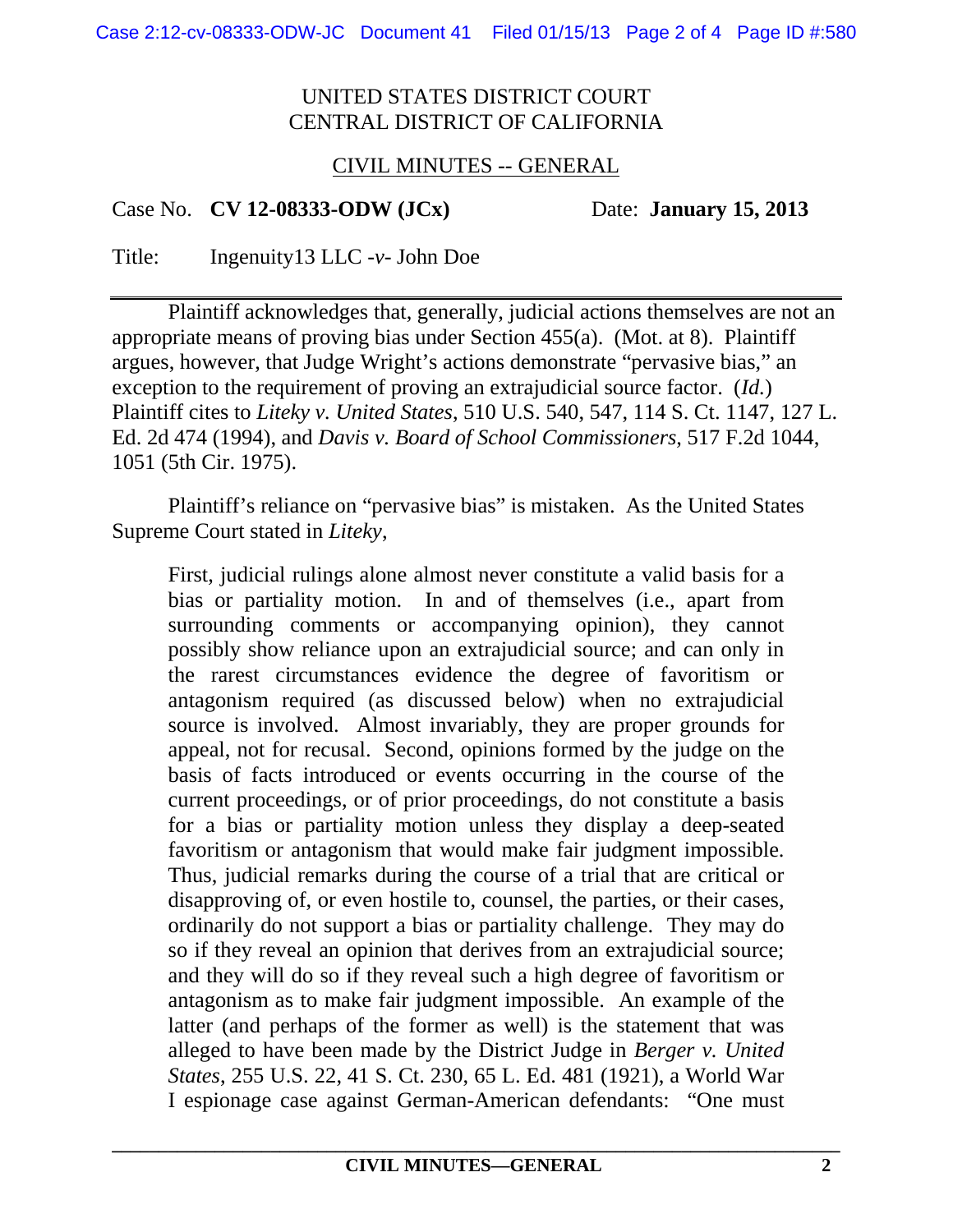## UNITED STATES DISTRICT COURT CENTRAL DISTRICT OF CALIFORNIA

# CIVIL MINUTES -- GENERAL

#### Case No. **CV 12-08333-ODW (JCx)** Date: **January 15, 2013**

Title: Ingenuity13 LLC -*v*- John Doe

have a very judicial mind, indeed, not [to be] prejudiced against the German Americans" because their "hearts are reeking with disloyalty." Not establishing bias or partiality, however, are expressions of impatience, dissatisfaction, annoyance, and even anger, that are within the bounds of what imperfect men and women, even after having been confirmed as federal judges, sometimes display. A judge's ordinary efforts at courtroom administration – even a stern and short-tempered judge's ordinary efforts at courtroom administration – remain immune.

510 U.S. at 555-56 (citations omitted) (affirming convictions and denial of recusal motions).

In *Davis*, the plaintiffs sought to disqualify the district judge on an "imputation theory" that bias against their lawyer should be imputed to them. 517 F.2d at 1050. While the Fifth Circuit acknowledged an exception where "pervasive bias and prejudice is shown by otherwise judicial conduct as would constitute bias against a party," the court concluded that there was "an insufficient basis for such a finding in the circumstances" of that case. *Id.* at 1051 (district judge accused of racial bias, but issue in the case was class certification; link between purported bias and rulings was too attenuated for disqualification).

Here, Judge Wright's conduct simply does not demonstrate any pervasive bias against Plaintiff or other copyright holders of pornographic or erotic material. At most, Plaintiff demonstrates that Judge Wright is concerned with the potential for discovery abuse.

In examining the docket in this case, the Court reviewed the filings at Docket Nos. 27 and 32. Although this Court need not and does not so find, these filings suggest that the Motion for Disqualification itself was filed for the improper purpose of delay. Certainly nothing on the docket sheet strengthens Plaintiff's arguments for disqualification.